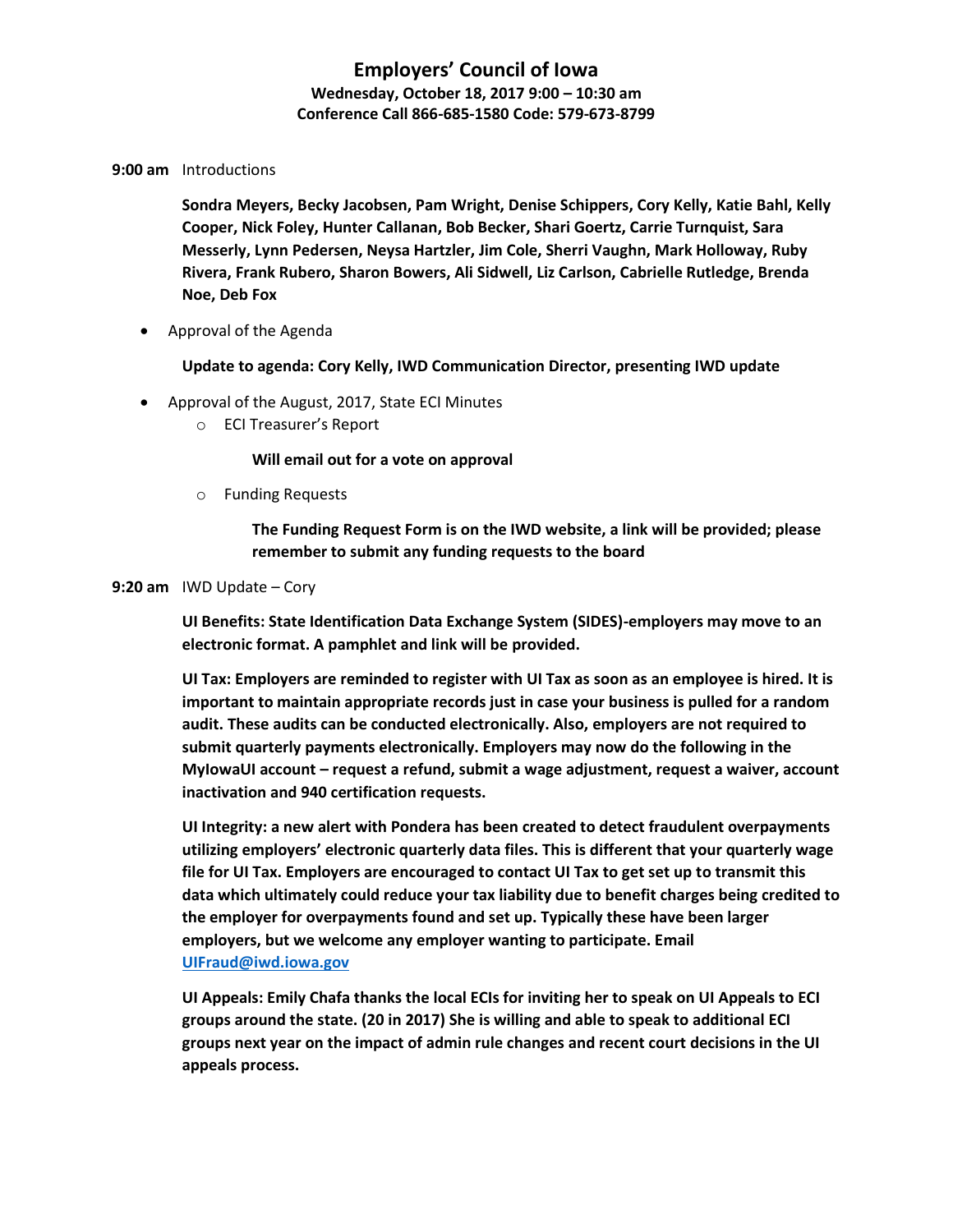# **Employers' Council of Iowa**

**Wednesday, October 18, 2017 9:00 – 10:30 am Conference Call 866-685-1580 Code: 579-673-8799** 

**National Labor Exchange (NLx): The NLx has developed a partnership with LinkedIn. NASWA and NLx are working directly with LinkedIn to create a partnership to distribute job postings on state job boards will post to LinkedIn. IWD is working with LinkedIn to develop curriculum training for jobseekers on how to effective leverage social media tools for job search.**

**Future Ready Iowa – The Future Ready Iowa Alliance met yesterday (October 17, 2017) and approved five recommendations to support this initiative. They are:**

- **1. The Future Ready Iowa Last-Dollar Scholarship and Grant Program**
- **2. Better align and expand the ecosystem of support for Iowans beginning college or career training orreturning to complete, with a focus on Iowans who are low income and/or underrepresented minorities. This should include career counseling, addressing the cliff effect (low‐income Iowans losing benefits, such as child care assistance, disproportionately due to a small wage increase) and other wrap‐around services.**
- **3. Expand high‐quality work‐based learning experiences in high‐demand fields and careers for all students, particularly traditionally underrepresented students.**
- **4. Identify and scale effective early academic and career development and delivery approaches so all students are prepared for a changing world.**
- **5. Develop a grassroots strategy to engage the business community, sector boards, regional workforce boards, STEM regions and other regional collaborations to align with Alliance recommendations.**

**A link to the Future Ready Iowa website and the complete document outlining the five recommendation supporting this initiative will be emailed.**

**Question – Education beyond high school – does this mean certificate or degree? Not just counting 2-year, 4-year and advanced degrees. It is recognizing any nationally recognized credential.**

**9:30 am** Resource Guide – Update ECI Workshop Resources – Update Hearing the Voice of the Employer

- Resource Guide
	- $\circ$  Continuing to develop and hope to deliver within the next month or two following local Chairs' review
- **•** [ECI Workshop Resources](https://docs.google.com/spreadsheets/d/1hngz0TMy3E0zLCIQzCqe5rFM-WFS_89pTgOKMqxOMG4/edit#gid=0)
	- o A Google Sheet is on the IWD website for local ECIs to share workshop resources. We are interested in all speakers, not just those submitted for HRCI credit.
- Hearing the Voice of the Employer
	- $\circ$  Sondra will sit as a State IWD Board member and encourages all to sit on regional boards as they are able
		- Request for roll up information related to workforce in the regions by Chairs
			- Need all to provide insightful and accurate information,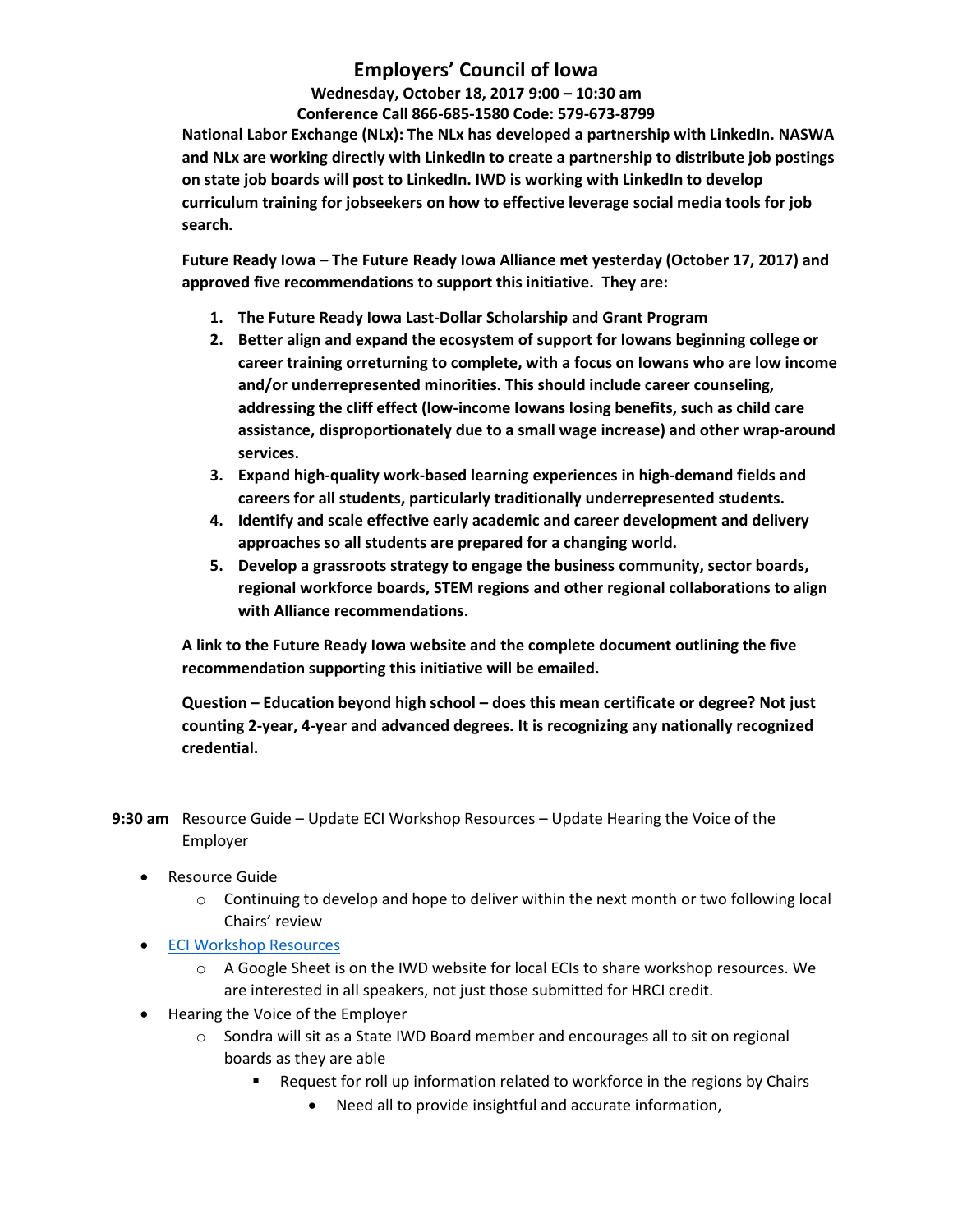## **Employers' Council of Iowa Wednesday, October 18, 2017 9:00 – 10:30 am Conference Call 866-685-1580 Code: 579-673-8799**

- What ER's experiencing within their region,
- Each meeting this will be ongoing information gathering
- Request for roll up information related to workforce in the regions by Chairs
	- IWD snapshot of applicant pool, new competitors, unemployment, what is impacting your region, what is changing
- Face to Face meeting in March 2018
	- o Will provide resources for solutions and training to help problem solve for the regions
	- $\circ$  Goal-ECI will have a stronger voice representing our Employers and allow it to provide impactful information to the State Board.

### **9:45 am** Local ECI Updates

- Region 1 Update on fee to state board? Will remain the same as in the past, but encourage regions to ask for funding through the funding request form found: [HERE.](https://docs.google.com/forms/d/e/1FAIpQLScBL2QjKqCIQrUQ37bnQ0bfPdSaIoWirOXxavZzl-uC_IweLQ/viewform?usp=sf_link) Meeting Topics: Active Shooter Training / UI Appeals Process / Bus Workforce Alliance brunch.luncheon Transportation- Veteran Hiring – Future Ready Iowa / Bridges out of Poverty topic penciled in for next year
- **EX** Region 2 Sept partnered with Economic Development & SHRM group to bring in the authors of Transformative Workplace also gave copies of book to attendees / Oct – Kyle Horn NDEAM speaker with IVRS / Nov - Employer Educator Summit & Employment Law Conference
- Region 3&4 UI Appeals with Emily Chafa / I9 Everify / OSHA mini trainings including: Machine Guarding LOTO – Fall Protection – Fall Safety – Ergonomics in office & production floor – OSHA Recordkeeping / FMLA by DOL
- Region 5 Employers & Vet Services partnered with ESGR held at Armory incl. a small job fair / Partnered with Heartland SHRM & Growth Alliance – ROI How the employer can benefit from supporting caregivers in the workforce / Workforce & correctional facility (Ft Dodge) co-hosted a career fair and pre-employment skills workshop for 250 to be released by Jan 2018
- Region 6 UI Insurance & Appeals process Emily Chafa / USERRA Tony Smithhart, USDOL / Oct - ISU talk to Mfg's / upcoming- Apprenticeships
- **Region 7 Mayor's Panel / Employment Law: Ban the Box / Reasonable Suspicion Drug Testing /** National Apprenticeships / Change Management – If You're Not Changing You're Dying
- Region 8 Active Shooter / UE Appeals 101 / Immigration Law / Employer Educator Summit Beth Townsend, Bus Panel, etc. worked with ED's, IWD & SHRM / Manufacturing Week events / Nov 21 Lt Gov Gregg / Apprenticeship / ESGR – Steve Olson & Jason Kemp Home Base Iowa website navigation / Reverse job fair for vets / Apprenticeship meeting for employers to update on prgoress
- Region 9 Sept. 10 hour OSHA / Supervisor Drug & Alcohol / Skilled Trades week long skills training / new GMAIL program / CIRAS – Tech Based Economic Development / Worker's Compensation
- Region 10 Benefits of hiring immigrants & refugees / Best Practices to impact your strategies relating to Gen X & Millennials / re-entry parole / Nov - Natl Apprenticeship week activities
- Region 11 Unconscious Bias / Panel for NDEAM / Interviewing from the Employer's perspective when candidate pools are small / Working in a multi-generational workforce
- Region 13 Veterans event / next year's ECI schedule